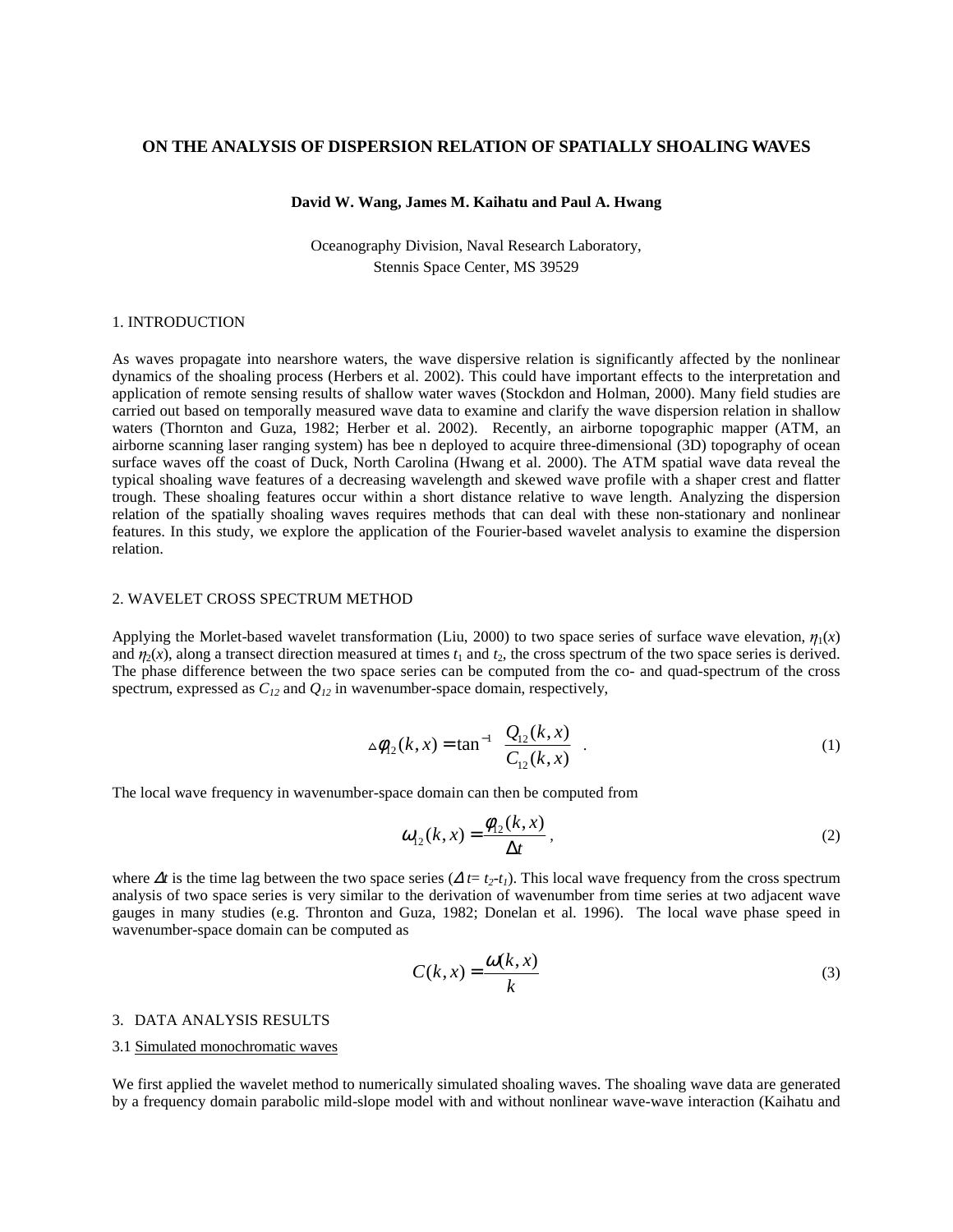Kirby 1995; Kirby and Kaihatu 1996). The simulations are initialized offshore by a 10-s wave (deep water wave frequency  $\omega_0$ =0.628 rad/s) with 0.2 m wave height. The simulation of shoaling waves is over a sloping bottom bathymetry with a gentle slope of 0.009. Because there no depth variations in the along-shore direction, the 2D simulated wave field is treated as 1D simulation.

Figure 1a shows two space series of linear shoaling wave profile  $\eta_1(x)$  and  $\eta_2(x)$  generated at a time spacing of 1s. The shoaling waves display a decreasing wavelength as water depth decreases. Also shown is the image of wavelet spectrum of  $\eta_1(x)$  (Fig. 1b). The wavelet spectrum shows that the wavenumber-space wave energy distribution has most energy concentrated within a very narrow wavenumber band. The local peak wavenumber  $k_p$  from the wavelet spectrum (Fig. 1c) increases from 0.1 to 0.3 rad/m as water depth decreases from 10 to 1 m. Figure 1d shows the local peak wave frequency associated with  $k_p$  derived from (2). The local frequency remains constant and agree with  $\omega<sub>o</sub>=0.628$  rad/s. Figure 3e show the local peak wave phase speed computed from (3) versus the relative water depth normalized by the deep water wavenumber. Also shown is the phase speed from the linear dispersion relation,

$$
C_i = C_0 \tanh(kh) \tag{4}
$$

where *h* is water depth and  $C<sub>o</sub>$  is the phase speed based on the deep water linear dispersion for wave frequency  $\omega$ expressed as

$$
C_0 = \frac{g}{\omega}.\tag{5}
$$

The local peak wave phase speed obtained from the wavelet cross spectrum method agrees well with that from the linear dispersion relation. The larger discrepancy at deeper and shallower water is caused by the edge effect of the wavelet method.

Figure 2a shows the space series  $\eta_1(x)$  and  $\eta_2(x)$  of the simulated nonlinear wave field. The wave profile displays a strong nonlinear effect with increasingly sharper crests and flatter troughs as wave moves into shallower waters. The wavelet spectrum of  $\eta_1(x)$  is shown in Fig 2b. In deeper water, the wave energy concentrates in a narrow wavenumber band. The peak wavenumber gradually increases as water depth decreases. As waves move into shallower waters, the wave spectrum broadens with a secondary energy peak appearing at higher wavenumbers (about twice of the primary peak wavenumber). The secondary peak become more pounced as water depth further decreases. The peak wavenumbers of the primary and secondary spectral peaks are shown in Fig. 2c. Both peak wavenumbers increase as wave moves into shallower waters. The local peak wave frequencies associated with the two wavenumber peaks derived from (2) are shown in Fig. 2d. Both the local peak wave frequencies remain relatively constant with the peak frequency of the magnitude of the secondary spectral peak about twice of the peak frequency of primary peak wave frequency. The local phase speed associated with the two peaks are computed and shown in Fig 2e. The phase speed of the secondary peak follows the phase speed of the primary peak, which decrease as water depth decrease. This implies that the secondary peak at higher wavenumbers is the bound harmonic of the free waves around the primary peak. To account for the nonlinear effect on dispersion relation in shallow water, a modified dispersion relation is proposed (Hedges, 1976; Kirby and Dalrymple, 1986),

$$
C_{nl} = C_0 \tanh(kh + A), \tag{6}
$$

where *A* is the local amplitude of the wave profile. Figure 3 shows the normalized water depth versus local peak phase speed from (3) and the phase speeds by the linear and nonlinear dispersion relation from (4) and (6), respectively. The phase speed of nonlinear shoaling waves by (3) is generally between the phase speeds from the linear and nonlinear dispersion. At relatively deeper water  $(k_0h > 2)$ , the peak phase speed agree well with that from the linear dispersion relation. As waves shoal, the phase speed becomes larger and moves closer to that by the nonlinear dispersion relation. At  $k_0h < 0.7$ , the phase speed of the nonlinear shoaling wave agrees well with that from the nonlinear dispersion relation (6).

The above results suggest that local wave frequency and phase speed derived by the wavelet cross spectrum method can effectively examine and reveal the underlying linear and nonlinear dispersive characteristics of shoaling waves.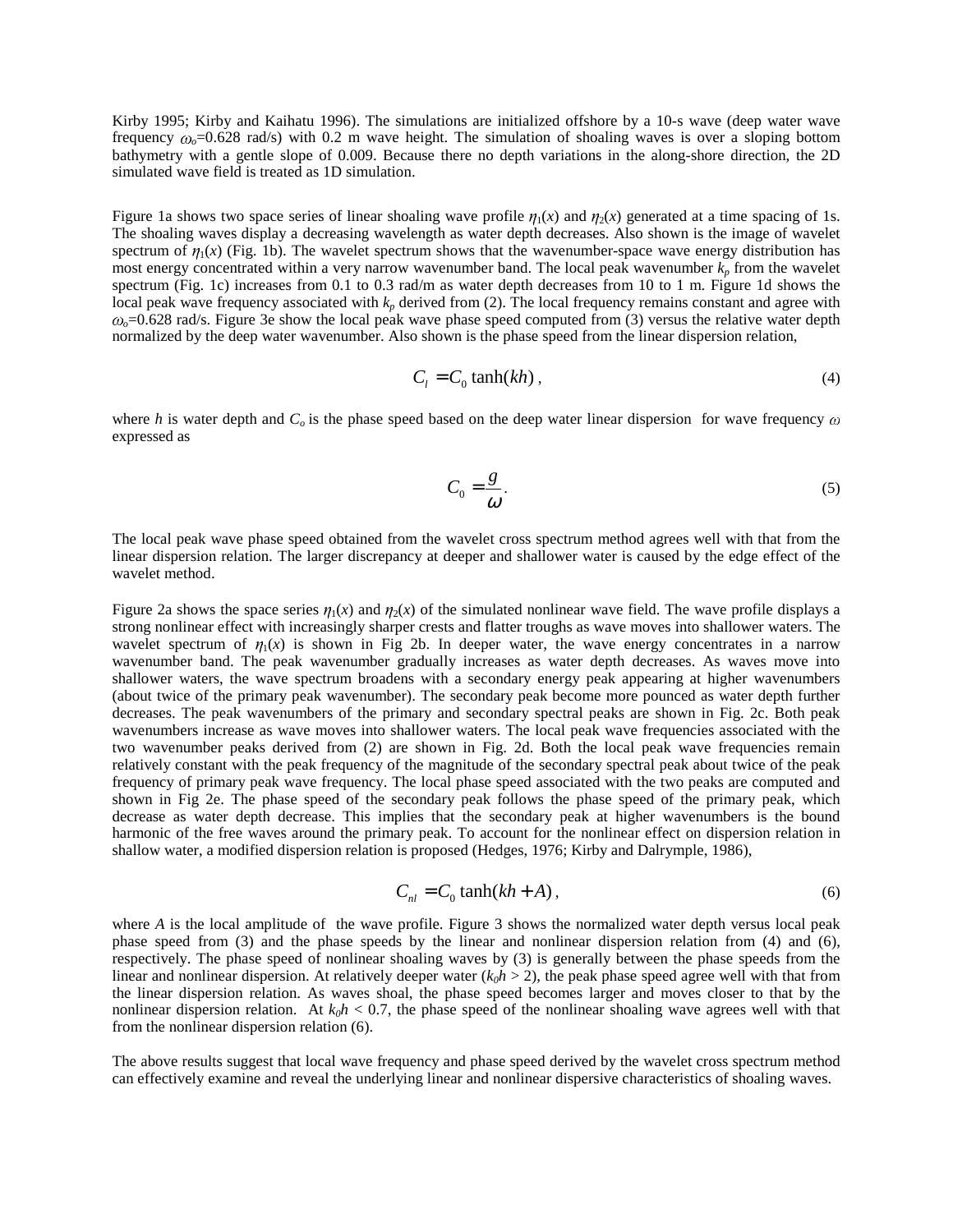## 3.2 ATM data

The ATM uses a nutating scanning mirror to project the laser beam in a circular pattern on the ocean surface. The front (forward) and rear (backward) halves of the circular scanning cycles produce two time-lapsed images of the surface waves. A given position over ocean surface waves scanned by the laser beam of an azimuthal angle in the front half of the scanning cycle will be scanned again at conjugate azimuthal angle during the rear half of the scanning cycle later. Gathering ATM data according to a specified pair of azimuthal and its conjugate angles, space series of ocean surface wave elevation at two separated times along a transect direction in the flight direction can be extract from ATM scanning data. The time lag is not constant across the flight track. For a typical ATM flight configuration, the time lag varies from approximately 2 s at the center of the flight track to one digitization time step (1/50000 s) at the two edges. More details about the ATM measurement system can be found in Hwang et al. (2000).

Figure 4a shows the 3D surface wave topography of shoaling waves extending 3000 m offshore, which is constructed from the forward scanning during an ATM flight off the coast of Duck, North Carolina on October 17, 1994. The wave field is dominated by easterly swells. More details about these data can be found in Hwang et al. (2000). Figure 4b is the water depth profile along the flight track. Figure 4c shows two space series of wave profile along a cross shore direction as indicated by the dashed line in Fig. 4a. This two space series  $\eta_1(x)$  and  $\eta_2(x)$  are, respectively, from the forward and backward scanning. The time spacing of the two data set is 1.59 sec. Figure 4d shows the wavelet spectrum of  $\eta_1(x)$ . Instead of wave energy concentrating in a narrow band of wavenumber as shown in the linear and nonlinear simulated shoaling waves in Figs 1 and 2, the very distinguish and dominant feature in this wavelet spectrum is the presence of several energy parcels in the wavenumber-space domain. These energy parcels directly correspond to the wave groups shown in the 1D wave profiles. The presence of wave grouping and its energy parcels in wavelet spectra have also been reported in deep water wind wave data (Donelan et al. 1996; Liu, 2000).

Figure 5a shows the 1D wave profile  $\eta_1(x)$  and  $\eta_2(x)$  of the wave group centered at a offshore distance of about  $x=1700$  m with a length of 350 m. There are three consecutive large waves in the group with a crest-to-trough wave height of about 2 m and wavelength of about 80~90 m. The water depth varies slowly from about 13 m to 12 m. Figure 5b shows the wavelet spectrum corresponding to the group. The wave energy peaks at wavenumber around 0.07 rad/m. Figure 5c show the local wave frequencies at three wavenumbers around the peak wavenumber  $(k=$ 0.067, 0.072, and 0.077 rad/m) computed from (2). The local wave frequencies vary within the group. The wave frequency is larger at the front of the group and decrease toward the rear end of the group. The local phase speeds are then computed from (3) and shown in Fig. 5d. A first order correction of the Doppler shift due to the ATM flight opposite to wave direction is made. Also shown is the phase speed for *k*=0.072 by the linear dispersion relation, which is about 10 m/s and increases slightly toward the end of the wave group as water depth increases. The peak wave phase speed within the group is largest at front of wave group and gradually decrease toward the rear end of the group. The peak phase speed is smaller than that predicted by the linear dispersion relation (4). Very similar results are also shown in another wave group centered at *x*= 1200 m (see Figure 6). The spatial variation of wave phase speed within a wave group is also observed in wind wave data by Donelan et al. (1996).

The presence of wave group is a dominant and distinguish signature in ATM wave data. This variation of phase speed within wave groups is clearly shown by the analysis result using the wavelet cross spectrum method. This implies that the dispersive relation of surface waves within wave group can not be properly described by the linear or nonlinear dispersion relation of monochromatic waves. The plausible causes and implications should be investigated further.

## 4. SUMMARY

In this study, we apply the wavelet cross spectrum method to examine the dispersion relation of spatially shoaling waves. The method provided an estimation of local wave frequency and phase speed for a shoaling wave field that often has strong non-stationary and nonlinear features induced by decreasing water depth. The analysis of ATM wave data reveals that the presence of wave groups produces a distinguish energy parcels in the wavenumber-space wavelet spectrum. The local phase speed within the wave group shows a spatial variation, which is larger at the front of the wave group and gradually decreases toward the tail end of the group. The local phase speed within the group is generally slower than that by the linear dispersion relation. This spatially variation within wave group could have important implication and should be investigated further. It is also noted that the wavelet cross spectrum method is still a Fourier-based analysis method based on the assumption of linear superposition of wave components. Strictly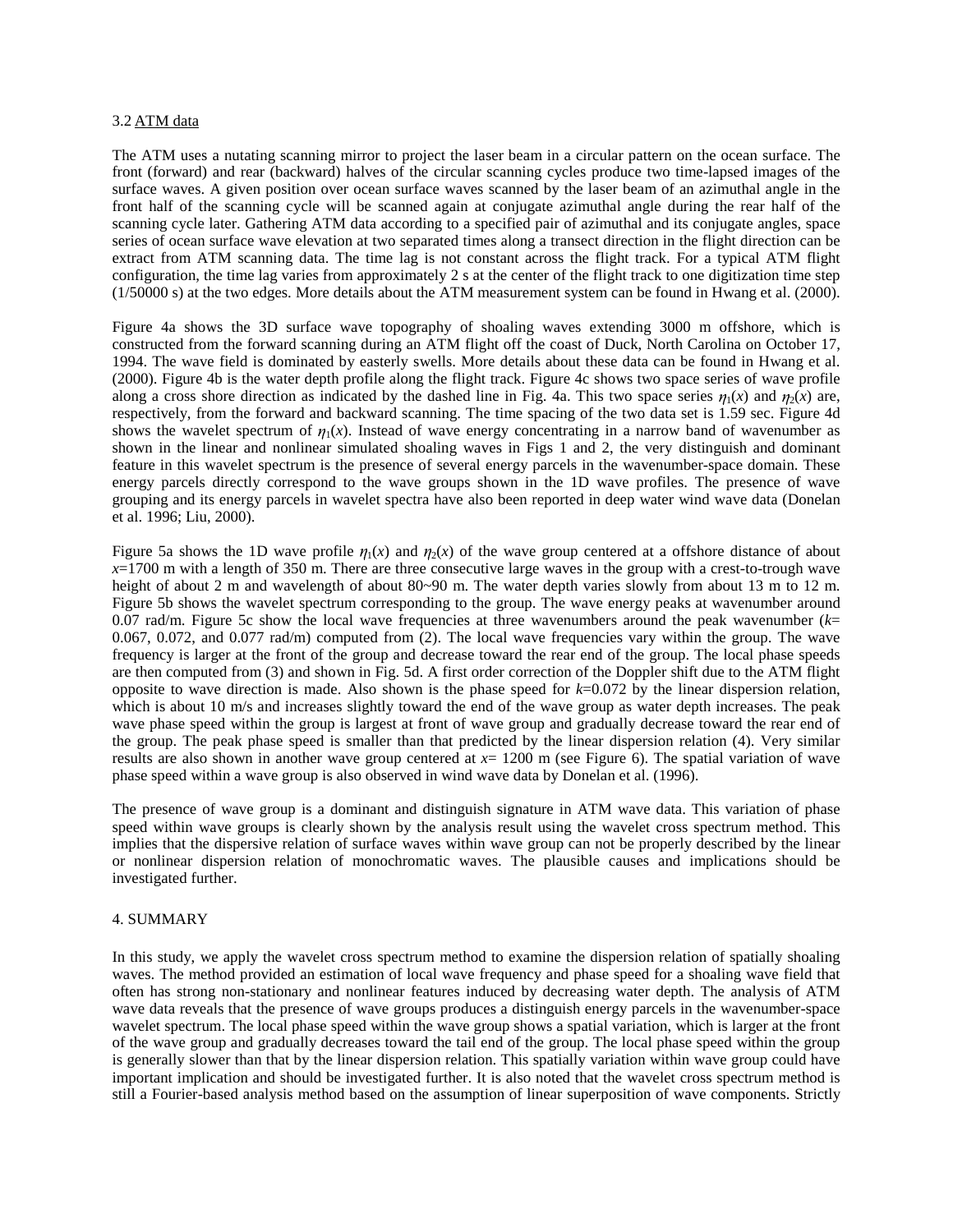speaking Fourier-based analysis should be used for periodic and stationary processes only. Shoaling waves in rapid changing water depth is certainly neither stationary nor periodic. The outcome of this analysis could also be limited by the assumptions associated with Fourier transformation inherent in the method. More discussions about issues related to the processing techniques dealing with non-stationary and nonlinear wave data are given by Hwang et. al. (2002).

#### ACKNOWLEDGEMENTS

This work is supported by the Office of Naval Research, Naval Research Laboratory Program Elements N61153 and N62435, (NRL Contribution PP/7330--02-66).

### REFERENCES

- Donelan, M. A., W. M. Drennan, and A.K. Magnusson, 1996: Nonstainary analysis of the directional properties of propagating waves. *J. Phys. Oceanogr.*, 26, 1901-1914.
- Hedges, T. S., 1976: An empirical modification to linear wave theory. *Proc. Inst. Civ. Eng.*, 61, 575-579.
- Herbers, T. H. C., S. Elgar, N. A. Sarap, and R. T. Guza, 2002: Nonlinear dispersion of surface gravity waves in shallow water. *J. Phys. Oceanogr.*, 32, 1181-1193.
- Hwang, P. A., W. B. Krabill, W. Wright, E. J. Walsh, and R. N. Swift, 2000: Airborne scanning lidar measurements of ocean waves. *Remote Sens. Eniron.*, **73**, 236-246.
- Hwang, P. A., D. W. Wang, and J. M. Kaihatu, 2002: A comparison of the energy flux computation of shoaling waves using Hilbert and wavelet spectral analysis techniques. (this issue)
- Kaihatu, J.M, and J. T. Kirby, 1995: Nonlinear transformation of waves in finite water depth. *Phys. Fluids,* **7¸** 1903- 1914.
- Kirby, J. T., and R. A. Dalrymple, 1986: Am approximate model for nonlinear dispersion in monochromatic wave propagation models. *Costal Eng.*, 9, 545-561.
- Kirby, J. T., and J.M. Kaihatu, 1996: Structure of frequency domain models for random wave breaking, *Proc. 25th Intl. Conf. On Coastal Eng.,* Orlando, FL, ASCE, 1144-1155.
- Liu, P.C., 2000 : Wave Grouping characteristics on nearshore Great Lakes, *Ocean Eng.,* 27, 1221-1230
- Stockdon, H. F. and R. A. Holman, 2000: Estimation of wave phase speed and nearshore bathymetry from video imager. *J. Geophys. Res.*, **105**, C9, 22015-22033.
- Thornton, E. B. and R. T. Guza, 1982: Energy saturation and phase speeds measured on a natural beach. *J. Geophys. Res.*, **87**, C12, 9499-9508.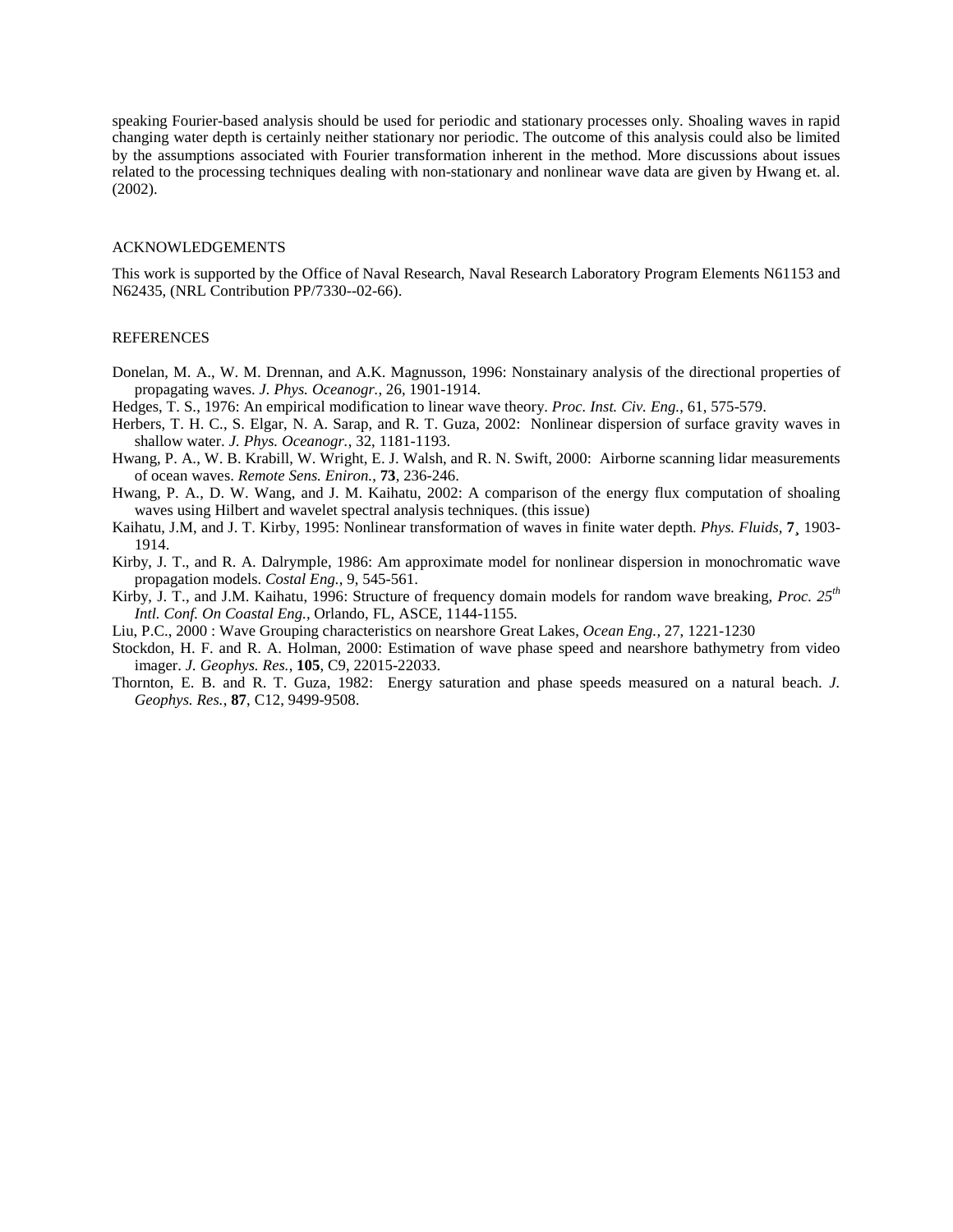

Figure 1: Analysis results of simulated linear shoaling waves (a) simulated space series of wave profiles at two time steps and the water depth profile, (b) wavelet spectrum, (c) peak wavenumber, (d) peak wave frequency, and (e) peak wave phase speed by (3) (dashed lines) and by the linear dispersion relation (dashed-dotted line)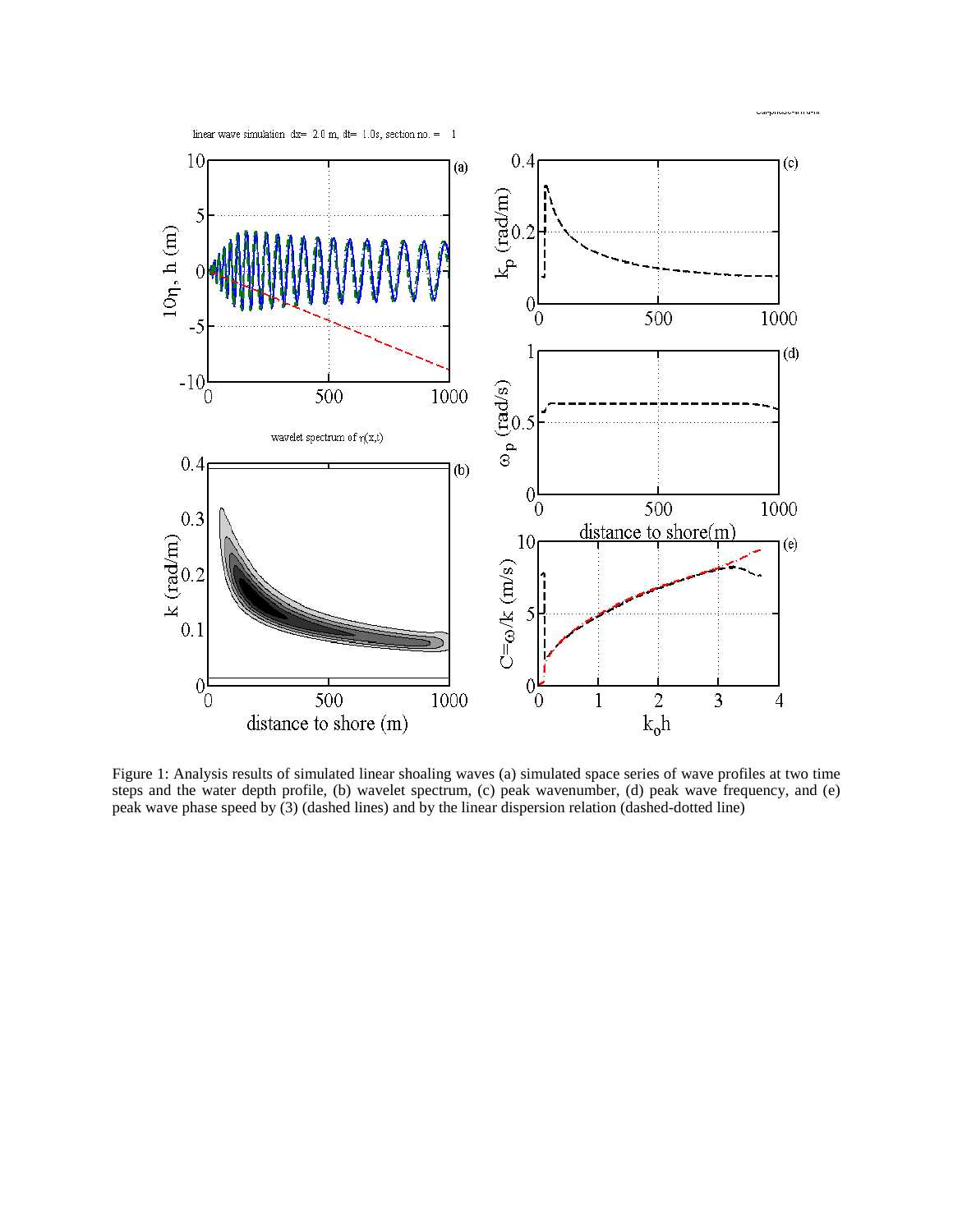

Figure 2: Same as Figure 1 but for nonlinear shoaling waves. (c), (d), and (e) primary peak (dashed line), secondary peak (dashed-dotted line)



Figure 3: Phase speed versus normalized water depth, computed peak phase speed by (3) (circles), by the linear dispersion (4) (dotted line) and nonlinear dispersion (6) (dashed line).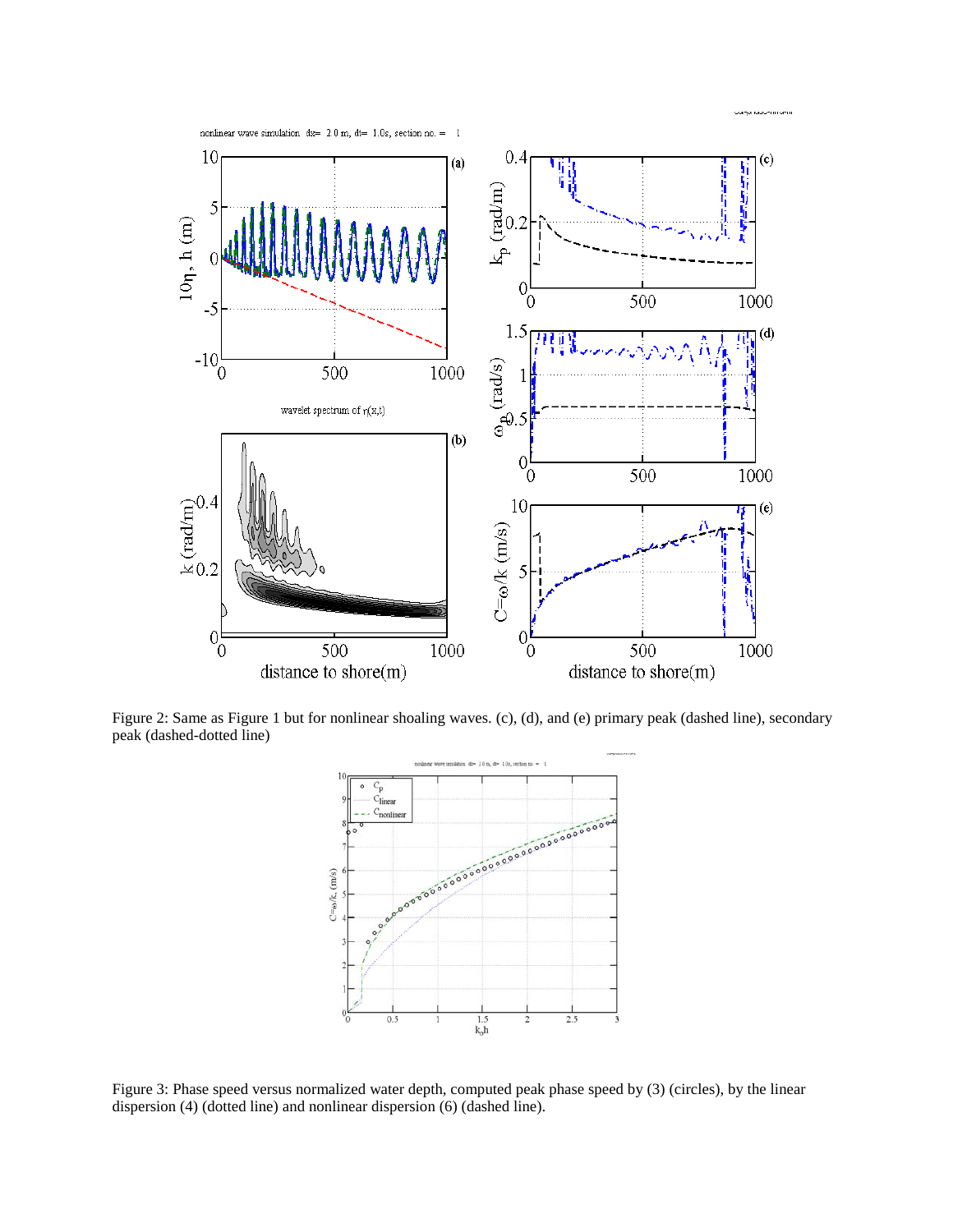

Figure 4: (a) 3D ocean surface wave topography from the ATM measurements, (b) water depth profile (c) the 1D surface wave profile along the flight direction extracted from the forward and backward scan of ATM data, (d) wavelet spectrum.